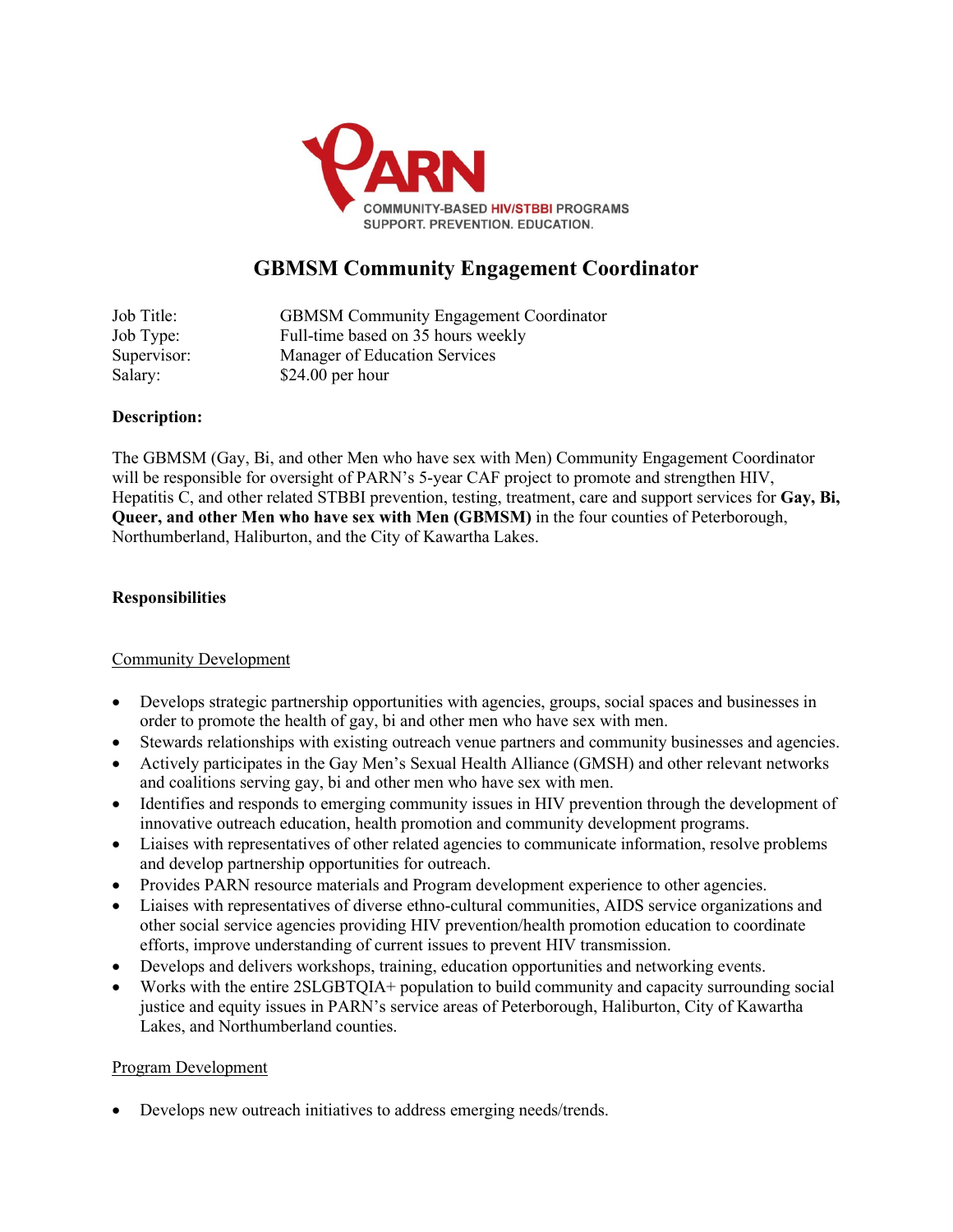- Identifies emerging issues in HIV prevention and sexual health education.
- Contributes to and/or leads prevention/education campaigns and resource development including dissemination.
- Collaborates within the Education Services team to coordinate the planning, development, implementation and evaluation of joint programming.
- Evaluates programs to ensure effectiveness and efficiency.

#### Outreach Co-ordination and Volunteer Management

- Delivers HIV prevention and sexual health information and referral services in bars, public cruising areas, online and other venues.
- Monitors statistical information on outreach contacts to identify current issues and ensure volunteers have outreach materials that meet client needs.
- Develops, recommends and implements workshops in a variety of venues and workshops for inservice training.
- Coordinates in-house production of condom-lube packs and other safer sex kits.
- Coordinates the maintenance of and proper stocking of community safer sex/information distribution sites.
- Coordinates and maintains program websites, social media pages and online outreach activities.
- Liaises with managers of bars and other venues to identify outreach spaces.

# Administration & General Duties

- Responds appropriately to inquiries, and also provides information and resources as required.
- Participates on teams and external committees to communicate information, resolve problems and achieve the goals of the organization.
- Liaise with Education Services team to develop and implement promotional campaigns including condom inserts, providing written submissions to agency communication vehicles including ED/Board reports and newsletters.
- Monitor budget and work plans for the program
- Supervising student placements in the program, providing work projects and giving direction and feedback on work performed.

#### **Qualifications**

- Post-secondary education in adult education, health promotion or related discipline or equivalent work experience.
- Ideally one-year or more experience in the field of education/prevention.
- Strong knowledge of health promotion and community development philosophies and strategies.
- Strong verbal and written communication skills.
- Familiarity with Microsoft Office and Google Suite programs and applications.
- Proven understanding and/or experience using web site management and social media.
- Demonstrated experience in public speaking.
- Knowledge of community services
- Ideally one or more years' experience working in the AIDS Service field and/or comprehensive knowledge of HIV/AIDS
- Demonstrated ability to work collaboratively with staff, volunteers, board and diverse stakeholders.
- Experience using data reporting applications such as OCHART is an asset.